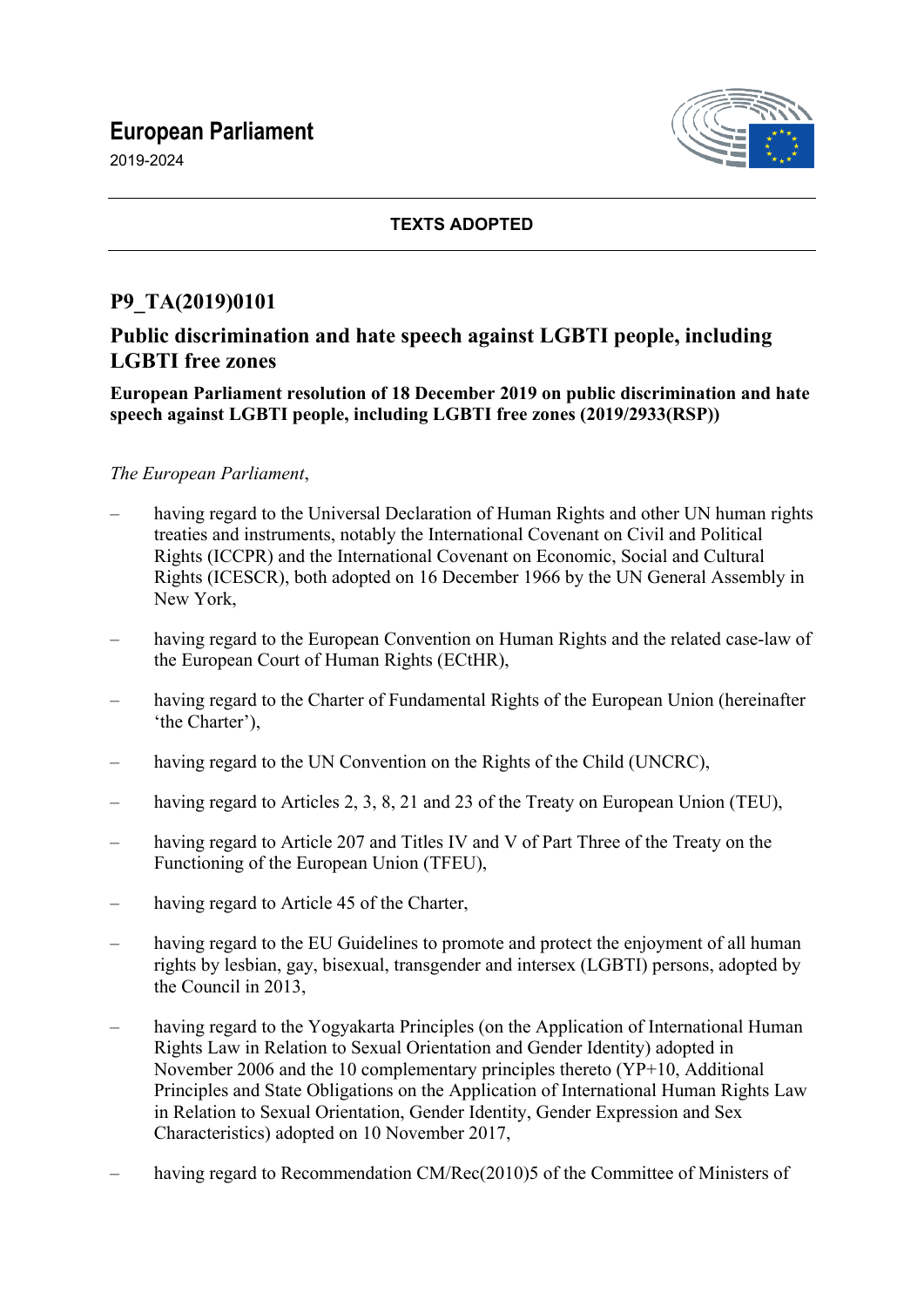the Council of Europe of 31 March 2010 on measures to combat discrimination on grounds of sexual orientation or gender identity,

- having regard to Directive 2012/29/EU of the European Parliament and of the Council of 25 October 2012 establishing minimum standards on the rights, support and protection of victims of crime<sup>1</sup>,
- having regard to its resolution of 4 February 2014 on the EU Roadmap against homophobia and discrimination on grounds of sexual orientation and gender identity<sup>2</sup>,
- having regard to its resolution of 14 February 2019 on the future of the LGBTI List of Actions (2019-2024)<sup>3</sup>,
- having regard to its resolution of 16 January 2019 on the situation of fundamental rights in the European Union in 2017<sup>4</sup> ,
- having regard to its resolution of 26 November 2019 on children's rights on the occasion of the 30th anniversary of the UN Convention on the Rights of the Child<sup>5</sup>,
- having regard to its resolution of 13 February 2019 on experiencing a backlash in women's rights and gender equality in the EU<sup>6</sup>,
- having regard to its resolution of 14 November 2019 on the criminalisation of sexual education in Poland<sup>7</sup>,
- having regard to its resolution of 17 April 2018 on gender equality in the media sector in the EU<sup>8</sup>,
- having regard to its resolution of 17 September 2009 on the Lithuanian Law on the Protection of Minors against the Detrimental Effects of Public Information<sup>9</sup>;
- having regard to the results of the EU LGBT Survey launched by the EU Agency for Fundamental Rights (FRA) in 2012,
- having regard to Rule 132(2) of its Rules of Procedure,
- A. whereas the right to equal treatment and non-discrimination is a fundamental right enshrined in the Treaties and the Charter, and should be fully respected;
- B. whereas all Member States have assumed obligations and duties under international law and the EU Treaties to respect, guarantee, protect and fulfil fundamental rights;

8 OJ C 390,  $18.11.2\overline{0}19.$  p. 19.

<sup>1</sup> OJ L 315, 14.11.2012, p. 57.

<sup>2</sup> OJ C 93, 24.3.2017, p. 21.

<sup>3</sup> Texts adopted, P8\_TA(2019)0129.

<sup>4</sup> Texts adopted, P8\_TA(2019)0032.

<sup>5</sup> Texts adopted, P9<sup>T</sup>A(2019)0066.

<sup>6</sup> Texts adopted, P8\_TA(2019)0111.

<sup>7</sup> Texts adopted, P9\_TA(2019)0058.

<sup>9</sup> OJ C 224 E, 19.8.2010, p. 18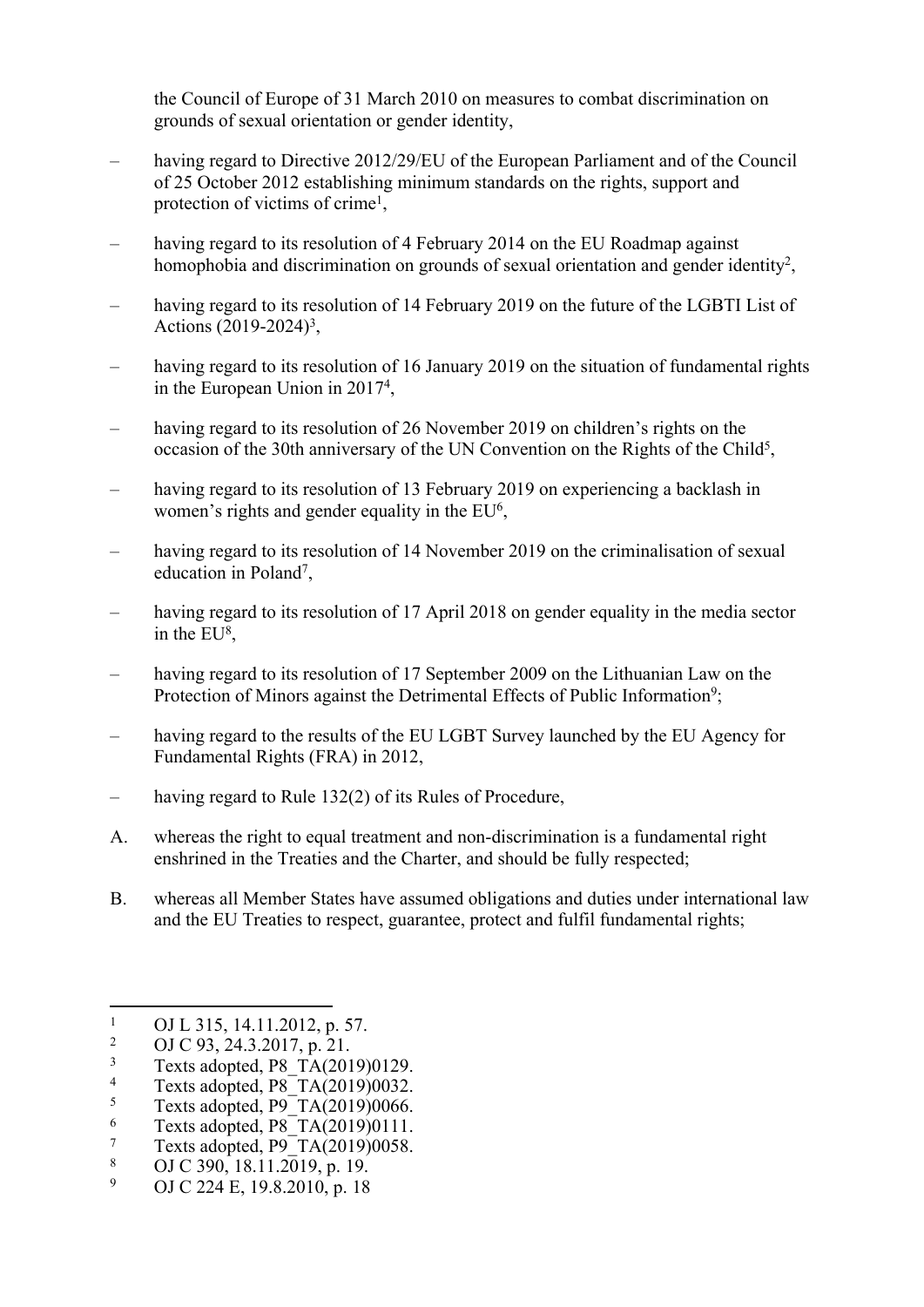- $C.$  whereas research, surveys and reports<sup>1</sup> show that public discrimination and hate speech against LGBTI people are growing across the EU; whereas hate crimes motivated by LGBTI-phobia are on the rise across the EU; whereas these attacks violate the fundamental rights of LGBTI people and responses from public authorities too often remain inadequate;
- D. whereas attacks on the fundamental rights of LGBTI people represent a serious threat to respect for fundamental rights in the EU, and whereas these attacks are often coupled with attacks on women's rights and minority rights;
- E. whereas hate speech against LGBTI people by public authorities has a wider impact in legitimising and creating the conditions for persecution, violence and discrimination against LGBTI people in society as a whole;
- F. whereas the safety of the LGBTI community is not separate from the safety of all who live in Europe, and the erosion of that safety is a marker for the erosion of all fundamental rights; whereas xenophobic rhetoric has also contributed to creating an increasingly unsafe and unsustainable environment for organisations and human rights defenders advocating for LGBTI rights;
- G. whereas there is a backlash against gender equality in the EU and beyond which is directly targeting and impacting LGBTI people, along with women in general; whereas this backlash has been fuelled by populism and far-right extremism;
- H. whereas stigmatisation because of actual or perceived sexual orientation, gender identity or sex characteristics persists throughout the EU;
- I. whereas there is a serious lack of systematic monitoring, documenting and data collection regarding hate and violence against LGBTI people;
- J. whereas too many LGBTI-phobic crimes remain unreported; whereas reporting carries with it the risk and fear of disclosure of one's sexual orientation, gender identity, sex characteristics and gender expression;
- K. whereas legal measures against discrimination and violence are in place in the vast majority of Member States; whereas implementation, however, continues to be insufficient, leaving LGBTI people vulnerable to hate crimes, hate speech and discrimination, especially in the areas of healthcare, education, employment and housing;
- L. whereas many attacks carried out by public authorities against LGBTI people have targeted educational institutions and schools; whereas this is particularly detrimental to young LGBTI people;
- M. whereas sexual orientation and gender identity fall within the remit of an individual's right to privacy, guaranteed by international, European and national human rights law,

<sup>1</sup> Fundamental Rights Report, FRA, 2019, [https://fra.europa.eu/sites/default/files/fra\\_uploads/fra-2019-fundamental-rights-report-](https://fra.europa.eu/sites/default/files/fra_uploads/fra-2019-fundamental-rights-report-2019_en.pdf)[2019\\_en.pdf;](https://fra.europa.eu/sites/default/files/fra_uploads/fra-2019-fundamental-rights-report-2019_en.pdf) EU LGBT survey, FRA; 2019 Rainbow Europe report, ILGA-Europe, <https://www.ilga-europe.org/rainboweurope/2019>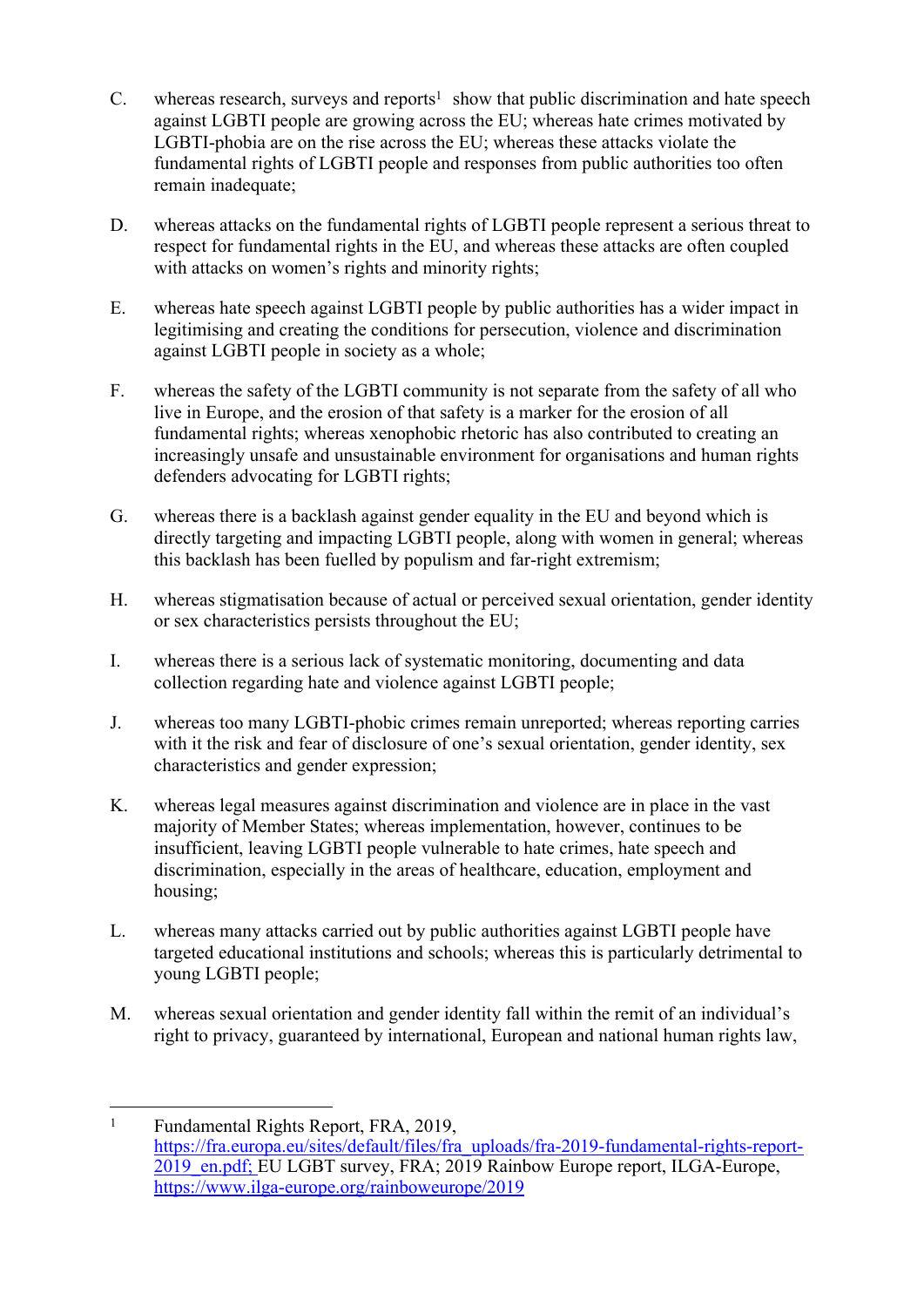and whereas equality and non-discrimination should be promoted by public authorities<sup>1</sup>;

- N. whereas freedom of expression should be guaranteed offline and online for the media, cultural organisations, non-governmental organisations (NGOs) and individuals, in particular in light of the worrying trend towards the removal and prohibition of LGBTI content on social networks;
- O. whereas discrimination and violence against LGBTI people has taken multiple forms, with recent examples including homophobic statements in the campaign for a referendum on narrowing down the definition of family in Romania, attacks on LGBTI social centres in several Member States such as Hungary and Slovenia, homophobic statements and hate speech targeting LGBTI people, as recently observed in Estonia, Spain, the United Kingdom, Hungary and Poland, in particular in the context of elections, and legal instruments which might be applied to restrict media, culture, education and access to other forms of content in a manner that unduly restricts freedom of expression regarding LGBTI issues, such as in Lithuania and Latvia;
- P. whereas, since the beginning of 2019, in Poland there have been over 80 instances where regions, counties or municipalities have passed resolutions declaring themselves free from so-called 'LGBT ideology', or have adopted 'Regional Charters of Family Rights' or key provisions from such charters, discriminating in particular against singleparent and LGBTI families; whereas these resolutions call for local governments to refrain from taking any action to encourage tolerance of LGBTI people, providing financial support to NGOs working to promote equal rights, organising antidiscrimination education or in any other way supporting LGBTI people; whereas the creation of LGBTI free zones, even if it does not consist in the introduction of a physical border, represents an extremely discriminatory measure limiting the freedom of movement of EU citizens; whereas these resolutions are part of a broader context of attacks against the LGBTI community in Poland, which include growing hate speech by public and elected officials and public media, as well as attacks and bans on Pride marches and awareness-raising programmes and actions such as Rainbow Friday;
- Q. whereas according to the FRA LGBT Survey<sup>2</sup>, 32 % of respondents felt discriminated against in areas outside of employment, such as education; whereas the risk of suicide among LGBTI children is higher than it is for non-LGBTI children; whereas inclusive education is key to creating school environments that are safe and in which all children can thrive, including those that belong to minorities, such as LGBTI children and children from LGBTI families; whereas the primary victims of attacks against LGBTI rights are children and young people living in rural areas and smaller urban centres, who are particularly vulnerable to violence and often face rejection and uncertainty, and therefore require special support and assistance from state and local government institutions or NGOs;

<sup>1</sup> ECtHR Case of *S. and Marper* v. *The United Kingdom*, 4 December 2008 (Application Nos. 30562/04 and 30566/04), para. 66, [https://hudoc.echr.coe.int/eng#{"itemid":\["001-](https://hudoc.echr.coe.int/eng#{) [90051"\]}](https://hudoc.echr.coe.int/eng#{); Opinion of Advocate General Sharpston, 17 July 2014 on joined cases C-148/13, C-149/13 and C-150/13, paras. 38 and 39, [http://curia.europa.eu/juris/document/document.jsf?text=%2522gender%2Bidentity%25](http://curia.europa.eu/juris/document/document.jsf?text=%22gender+identity%22&docid=155164&pageIndex=0&doclang=en&mode=req&dir=&occ=first&part=1&cid=4735298%23ctx1) [22&docid=155164&pageIndex=0&doclang=en&mode=req&dir=&occ=first&part=1&c](http://curia.europa.eu/juris/document/document.jsf?text=%22gender+identity%22&docid=155164&pageIndex=0&doclang=en&mode=req&dir=&occ=first&part=1&cid=4735298%23ctx1) [id=4735298#ctx1](http://curia.europa.eu/juris/document/document.jsf?text=%22gender+identity%22&docid=155164&pageIndex=0&doclang=en&mode=req&dir=&occ=first&part=1&cid=4735298%23ctx1)

<sup>2</sup> FRA EU LGBT survey, summary of results, [https://fra.europa.eu/en/publications-and](https://fra.europa.eu/en/publications-and-resources/infographics/eu-lgbt-survey)[resources/infographics/eu-lgbt-survey](https://fra.europa.eu/en/publications-and-resources/infographics/eu-lgbt-survey)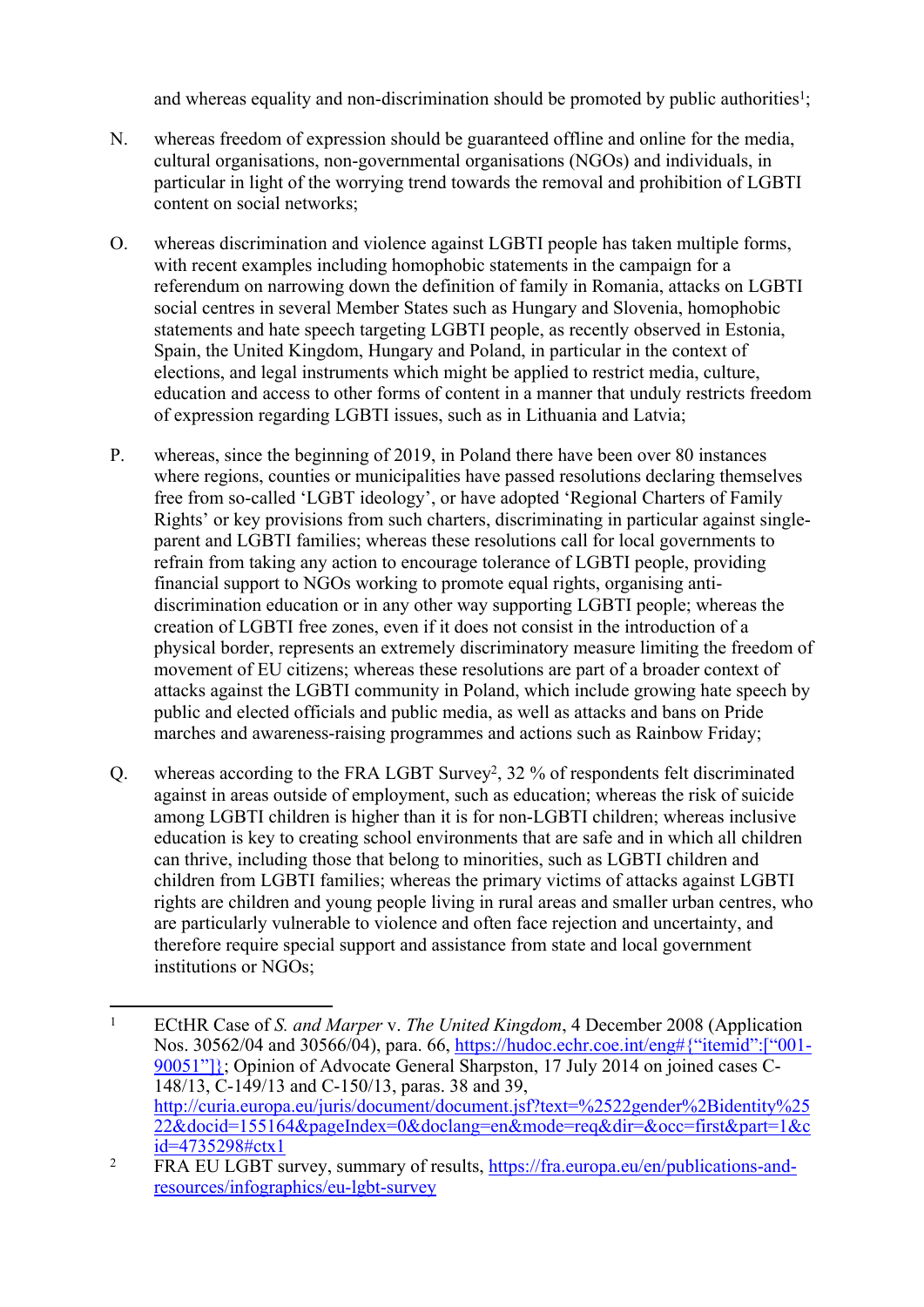- R. whereas the lack of non-discrimination law in many Member States puts the most marginalised populations at risk of discrimination and violence; whereas the horizontal directive on non-discrimination would fill this gap in protection but has been stalled in the Council for 11 years; whereas there is a legislative gap in protection from biasmotivated crimes based on sexual orientation and gender identity in the EU and many Member States;
- S. whereas people can be exposed to multiple and intersectional discrimination; whereas policies targeting one ground of discrimination should pay heed to the situation of specific groups that are likely to be victims of multiple discrimination that could be based on, among other grounds, age, race, religion, sexual orientation, gender or disability;
- T. whereas LGBTI people face discrimination and violence worldwide;
- 1. Recalls that LGBTI rights are fundamental rights, and that the EU institutions and the Member States therefore have a duty to uphold and protect them in accordance with the Treaties and the Charter, as well as international law;
- 2. Expresses deep concern at the growing number of attacks against the LGBTI community that can be observed in the EU, coming from states, state officials, governments at national, regional and local levels, and politicians;
- 3. Strongly condemns any discrimination against LGBTI people and their fundamental rights by public authorities, including hate speech by public authorities and elected officials, in the context of elections, as well as the recent declarations of zones in Poland free from so-called 'LGBT ideology', and calls on the Commission to strongly condemn these public discriminations;
- 4*.* Regrets the fact that LGBTI people experience bullying and harassment that begins at school and urges the Commission and the Member States to take concrete actions to end discrimination against LGBTI people, which can lead to their being bullied, abused or isolated, in particular in educational settings; firmly denounces the fact that schools in some Member States are prevented by public authorities from fulfilling their role of promoting fundamental rights and protecting LGBTI people and recalls that schools should not only be safe places, but also places that reinforce and protect the fundamental rights of all children; stresses the importance of health and sexuality education, in particular for girls and young LGBTI people, who are particularly impacted by inequitable gender norms; stresses that such education must include teaching young people about relationships based on gender equality, consent and mutual respect as a way of preventing and combating gender stereotypes, LGBTI-phobia and gender-based violence;
- 5. Recalls that LGBTI-phobia at sporting events remains common and that measures to combat it are lacking; calls on the Member States to pay special attention to how homophobia in sport is affecting young LGBTI people in order to improve inclusion and raise awareness;
- 6. Calls on the Commission to take concrete measures to ensure freedom of movement for all families, including LGBTI families, in line with the June 2018 judgment by the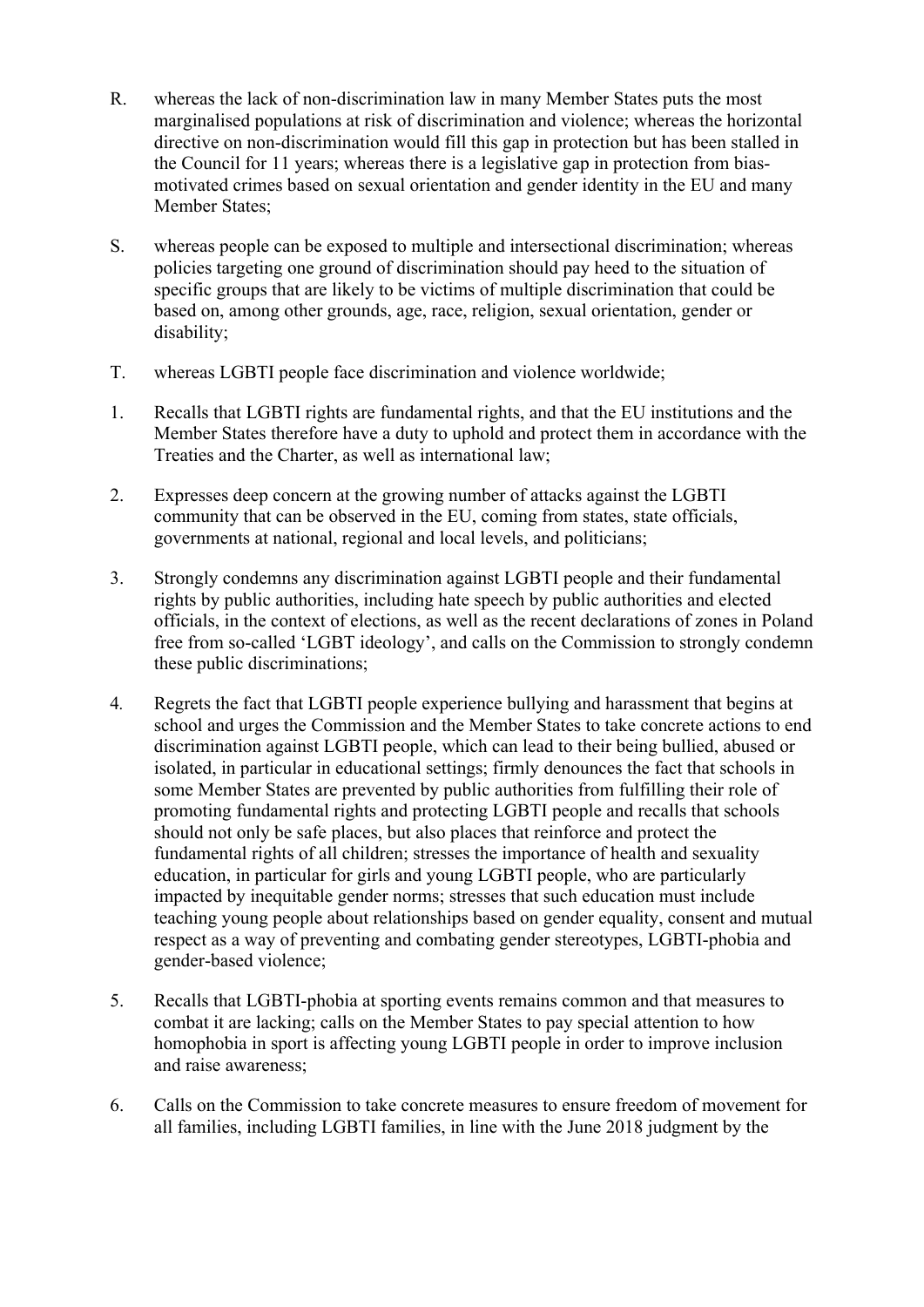Court of Justice of the EU in the *Coman* case<sup>1</sup>; calls on the Member States to introduce legislation for equal recognition of same-sex marriages and partnerships so as to ensure full respect for the right to private and family life without discrimination;

- 7. Is concerned by increasing racism and xenophobia; calls on the Commission and the Member States to intensify work on exchanging best practices and to strengthen their cooperation in combating racism, xenophobia, homophobia, transphobia and other forms of intolerance, with the full inclusion of civil society and with the contribution of relevant stakeholders such as the FRA;
- 8. Condemns the incidents of hate crime and hate speech both offline and online motivated by racism, xenophobia or religious intolerance, or by bias against a person's disability, sexual orientation, gender identity, sex characteristics or minority status, as well as the trend towards the removal and prohibition of LBGTI content on social networks, which occur in the EU on a daily basis; deplores the increasing levels of hate speech from within certain public authorities, political parties and media; calls for the EU to set an example by opposing hate speech within its institutions; is concerned by the growing presence of hate speech on the internet and recommends that the Member States put in place simple procedures enabling members of the public to report the presence of hateful content online;
- 9. Expresses its concern at the lack of reporting of hate crimes by victims owing to inadequate safeguards and to the failure of authorities to investigate properly and obtain convictions for hate crimes in the Member States; calls on the Member States to develop and disseminate tools and mechanisms for reporting hate crimes and hate speech, and to ensure that any case of alleged hate crime or hate speech is effectively investigated, prosecuted and tried;
- 10. Calls on the Commission to support training programmes for law enforcement and judicial authorities, and for the relevant EU agencies, with the aim of preventing and tackling discriminatory practices and hate crimes;
- 11. Recognises that, in the absence of comparable and disaggregated equality data collected by Member States, the full extent of inequality in the EU remains unacknowledged; considers the collection of such data by Member States to be essential for the formulation of meaningful policies for the implementation of EU equality law; calls on the Commission and the Council to acknowledge the need for reliable and comparable equality data that can provide measures on discrimination, disaggregated by discrimination grounds, in order to inform policymaking; calls on both institutions to define consistent equality data collection principles, based on self-identification, EU data protection standards and the consultation of the relevant communities;
- 12. Condemns any kind of discrimination or violence on the basis of sexual orientation, gender identity or sex characteristics; encourages the Commission to come up with an agenda that ensures equal rights and opportunities for all citizens, while respecting the competences of Member States, and to monitor proper transposition and implementation of EU legislation relevant to LGBTI people; welcomes, in that regard, the list of actions prepared by the Commission to advance LGBTI equality, including its communication campaign to fight stereotypes and improve social acceptance of LGBTI people; urges the Commission and the Member States to work in close cooperation with civil society

<sup>1</sup> ECLI:EU:C:2018:385.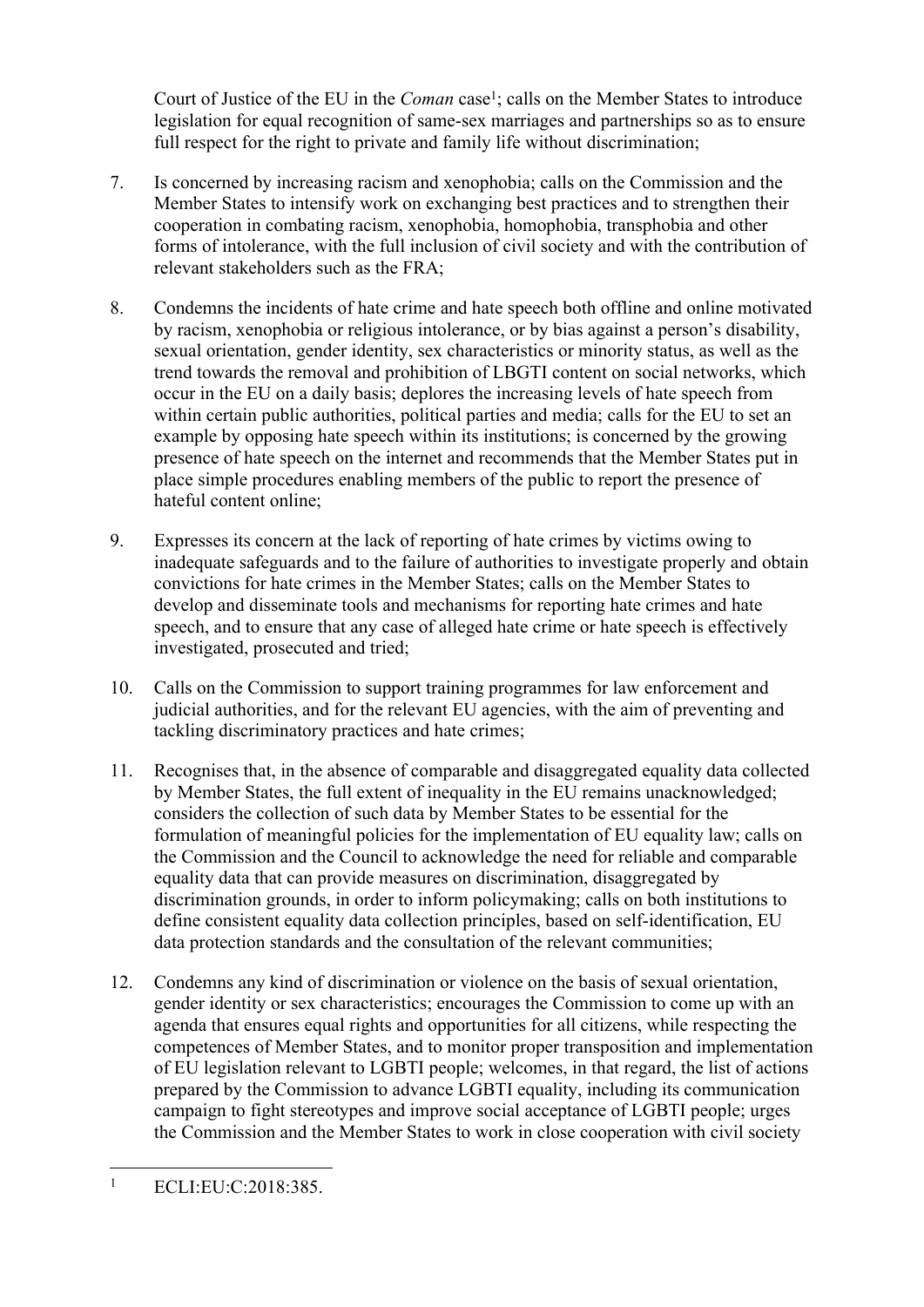organisations working for the rights of LGBTI people; calls on the Commission to make adequate funding available to support such organisations active at national and local level, in particular, by means of the Rights and Values programme; notes that field research by the FRA shows that public officials see EU law and policy as major drivers in support of national efforts to promote LGBTI equality;

- 13. Recalls the case-law of the ECtHR pertaining to LGBTI rights; calls on the Commission and the Member States to share best practices with regard to protecting fundamental rights, and encourages the Member States to inform LGBTI people fully about their rights;
- 14. Reiterates its calls for a comprehensive, permanent and objective EU mechanism on democracy, the rule of law and fundamental rights that includes the protection of LGBTI rights; underlines that such a mechanism is more urgently needed now than ever before; reiterates the need for an impartial and regular assessment of the situation with regard to the rule of law, democracy and fundamental rights in all the Member States and calls on the Commission to monitor fundamental rights violations in the framework of its announced rule of law review cycle;
- 15. Calls on the Commission and the Council to use all the tools and procedures at their disposal to ensure the full and proper application of Treaty principles and values, such as infringement procedures, budgetary procedures, the rule of law mechanism and the Article 7 procedure, including those ongoing;
- 16. Calls on the Commission to assess whether the creation of LGBTI free zones amounts to a violation of freedom of movement and residence in the EU, infringing Article 3 (2) TEU, Article 21 TFEU, Titles IV and V of Part Three TFEU and Article 45 of the Charter; calls on the Commission to assess whether Poland has failed to fulfil an obligation under the Treaties and whether it should deliver a reasoned opinion on the matter, in accordance with Article 258 TFEU;
- 17. Calls on the Commission to monitor the use of all EU funding streams, including EU Structural and Investment Funds, and to use regular dialogues with national, regional and local authorities to remind stakeholders of their commitment to non-discrimination and that such funds may under no circumstances be used for discriminatory purposes; calls on the Commission to take concrete measures to address clear and direct breaches of anti-discrimination rules, in particular the prohibition of the instruction to discriminate under Directive 2000/78/EC, by local councils adopting regulations that attack LGBTI rights;
- 18. Reiterates its call on the Commission to adopt an EU LGBTI strategy that takes into account Parliament's previous demands, ensuring continuity and a strong follow-up to the work of the previous Commission with the list of actions to advance LGBTI equality;
- 19. Calls on the Commission to make it a priority to effectively ensure that everyone has equal and strong legal protection on all the grounds included in Article 19 of the TFEU; calls for the Council to immediately unblock and conclude the negotiations on the horizontal directive on non-discrimination and welcomes the new commitments of the Commission in this area;
- 20. Calls on the Commission to continue working with the Member States to enhance